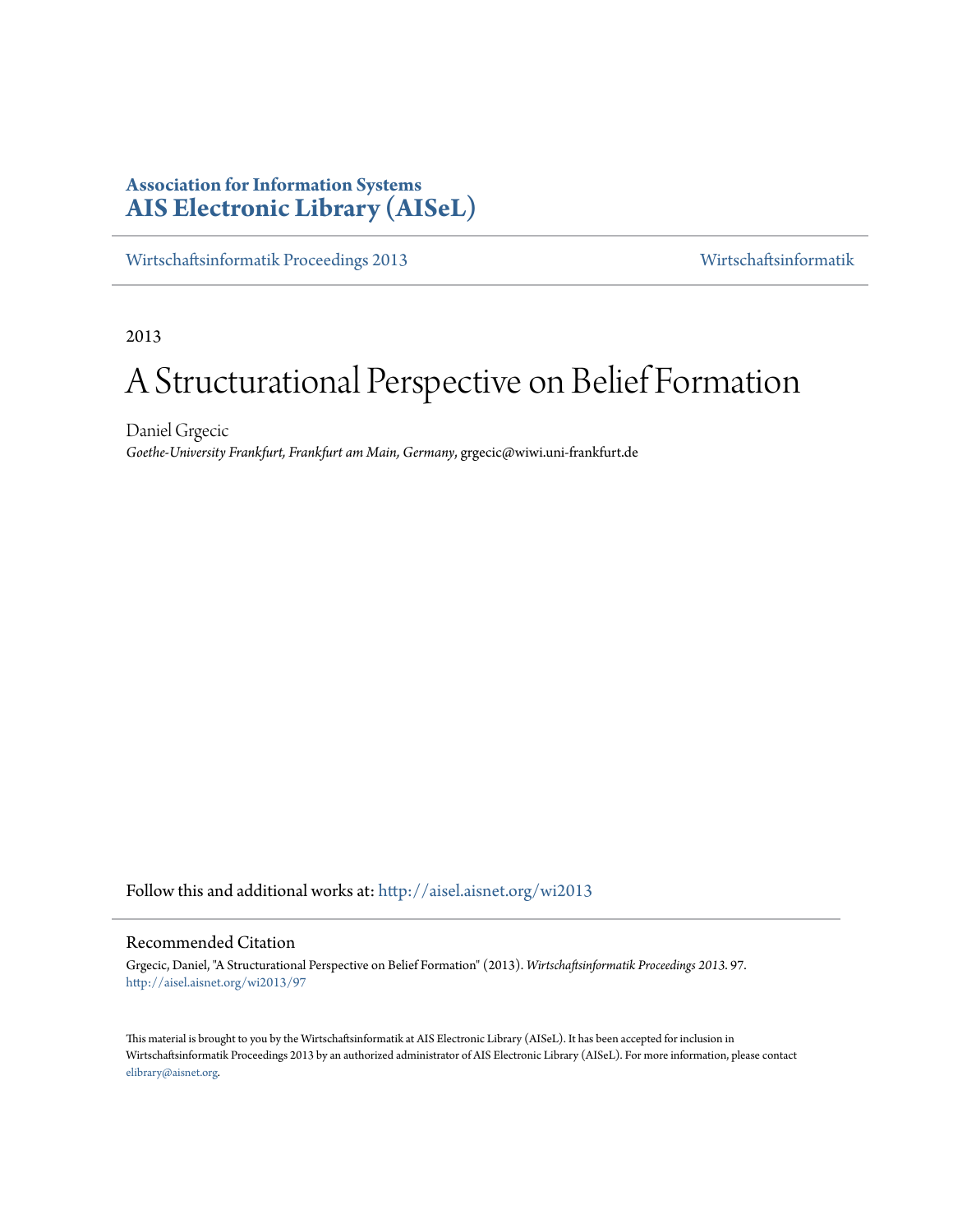## **A Structurational Perspective on Belief Formation**

Daniel Grgecic

Goethe-University Frankfurt, Frankfurt am Main, Germany grgecic@wiwi.uni-frankfurt.de

**Abstract.** Research on IT adoption has shown that object-based beliefs about IT systems have a profound impact on subsequent IT usage. However, we still need to identify antecedents of object-based beliefs in order to understand how the belief formation process can be influenced. This research builds upon and extends Adaptive Structuration Theory to examine how IT-related factors influence the formation of object-based beliefs. To test our research model, we surveyed 183 users of a student information system. The proposed model was supported, providing evidence that values, meaning and functionalities provided by an IT system positively affect information and system quality.

**Keywords:** Structuration Theory, IS Adoption, Object-based Beliefs

#### **1 Introduction**

Information Technology (IT) pervades important aspects of human life at different levels, such as individuals, teams or organizations. The interplay between IT and individuals has been investigated, especially within two major research streams – the technology adoption and the user satisfaction literature – and both research streams have converged on a shared understanding of the salient predictors of individuals' acceptance and intentions to use IT [1-2]. An important and long-standing research question in the field of Information Systems (IS) research deals with individual beliefs about IT systems that have shown to have a large effect on subsequent IT behaviors [3-4]. While research on IT adoption and IS success has made important steps to understand which kind of beliefs contribute to a successful adoption process [5] there is still a lack of knowledge about the formation and antecedents of object-based beliefs [6]. This knowledge is crucial in order to inform researchers as well as practitioners how IT design influences users and how IT systems can be improved to foster the IT adoption process [7]. Practice can only benefit from adoption theories if researchers understand how to influence any kind of beliefs through IT design. This study builds upon and extends Adaptive Structuration Theory (AST) in order to examine IT-related factors that influence individual object-based beliefs about IT systems [8]. AST proposes that users are related to IT systems through two communication channels, namely functional affordance and symbolic expression [9]. Both communication channels can be regarded as sources for structure that determine to some degree how people use and interact with IT. Thus, AST offers a good starting point to

#### 1557

11<sup>th</sup> International Conference on Wirtschaftsinformatik,  $27<sup>th</sup>$  February –  $01<sup>st</sup>$  March 2013, Leipzig, Germany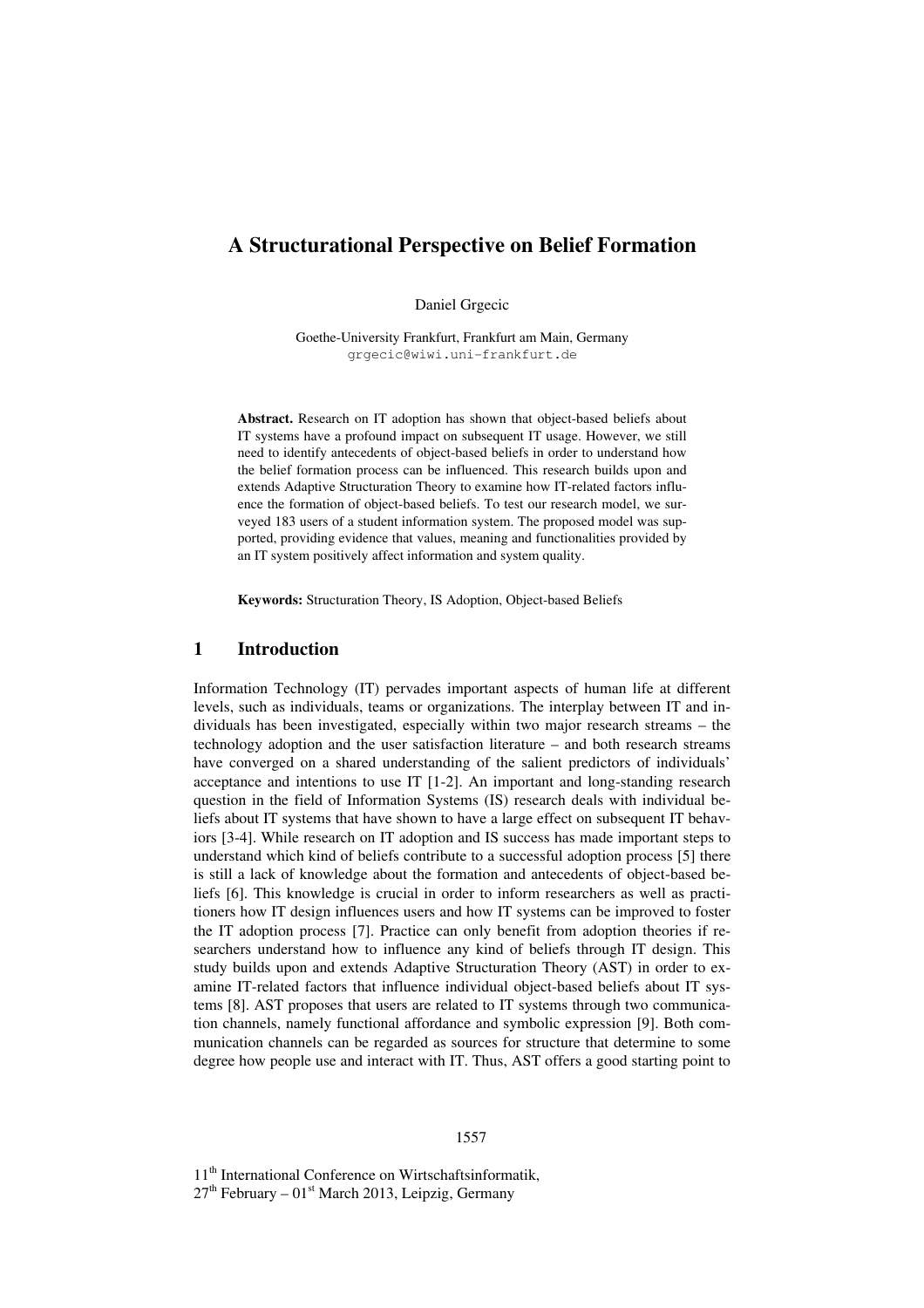investigate how these IT-related sources for structure affect the formation of objectbased beliefs and how these beliefs affect the usage of IT systems. This study seeks to apply AST in order to identify and empirically test antecedents of object-based beliefs which leads to the following research question: To what extent do the structures provided by IT systems affect the formation of object-based beliefs?

#### **2 Theoretical Grounding**

#### **2.1 Structuration Theory and IT Adoption**

AST serves as a foundation to develop a theoretical framework for the structurational features of an IT system [8]. It is one of the most influential structurational theories in IS research [10] that describes "the production and reproduction of social systems through members' use of rules and resources in interaction" [11]. Structuration can be described as the process of social structures that shape peoples' actions and beliefs and that are shaped by peoples' actions. Thus, at its core AST is a holistic attempt to examine the interplay of advanced technologies, social structures, and human action [8], [12]. According to a recent reconceptualization of AST, technical objects are related to human agents through two concepts: "functional affordance" and "symbolic expression" [9]. These structures are not directly attributed to the technical object itself but to the relation between technical objects and users, thus this conceptualization emphasizes the importance of technology-human interactions. In other words, every user or user group perceives, understands, and grasps the structures that are provided by technical objects (functional affordance, symbolic expression) differently, thus the technology in use and the user (the relation between them) are inextricably connected and cannot be studied separately. The structure provided by an IT system determines to some degree the outcomes of human-technology interactions [8]. However, we have to differentiate between behaviors that are determined by IT systems and how IT systems are perceived by users before any action takes place. This differentiation is important because structures provided by IT systems are indirectly influencing IT behavior through the formation of object-based beliefs [5]. According to Fishbein and Ajzen [13], beliefs can be influenced by observations, by information that are received from any other source, or by different inference processes. One among many other sources that affect the formation of beliefs are the structures that are provided by an IT system [8]. Thus, IT structures can be regarded as antecedents of object-based beliefs. Object-based beliefs, such as information or satisfaction quality, in turn affect the use of IT systems. The assumed relationships that guide this study are summarized in Figure 1.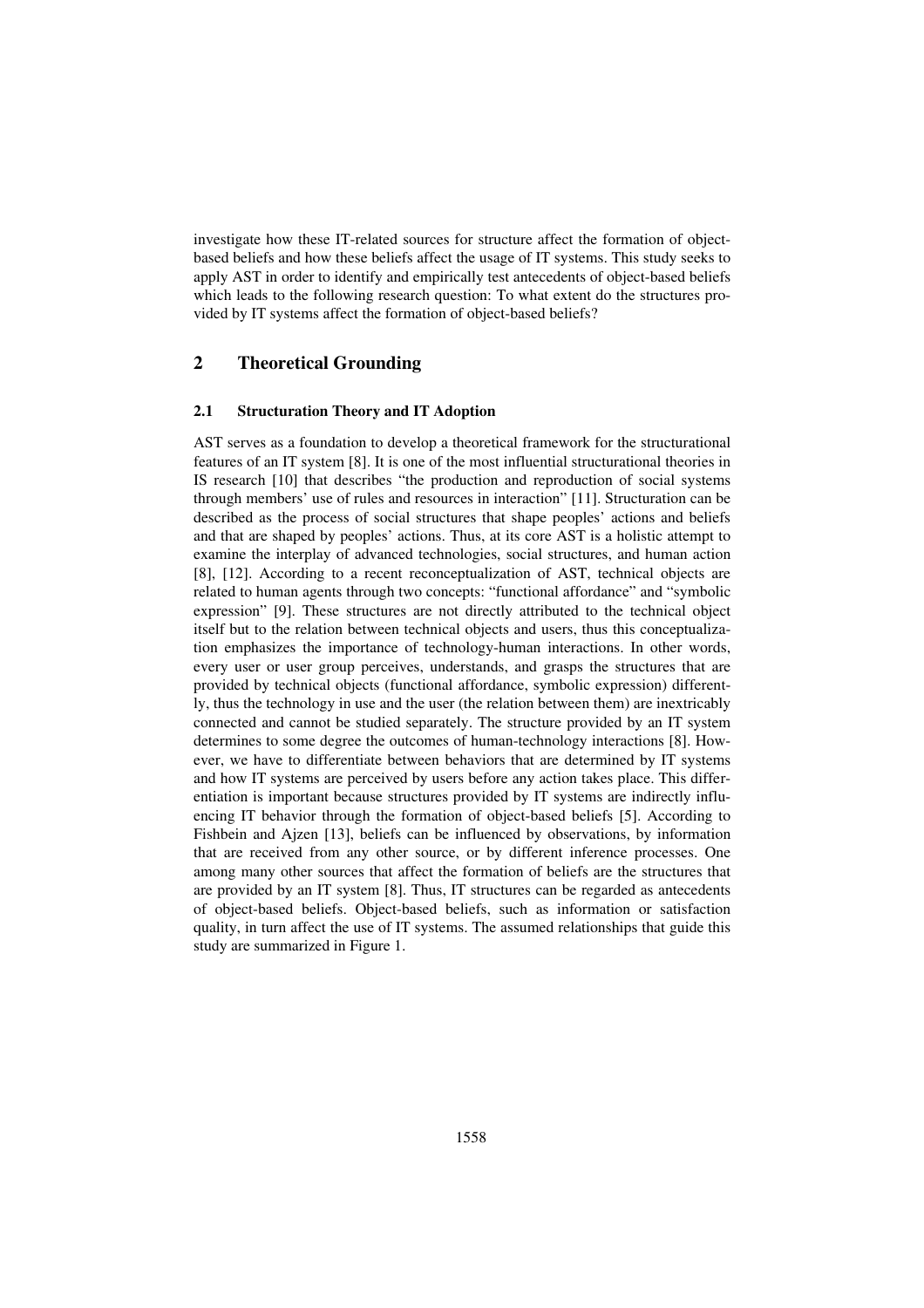

**Fig. 1.** Conceptual Research Framework

#### **2.2 Object-Based Beliefs and IT Usage**

IS literature is largely influenced by the Theory of Reasoned Action (TRA) [13]. According to TRA object-based beliefs can be understood as the perception a user has about an IT artifact. A user links information about an IT artifact to an attribute and is forming his/her attitude towards this special object in focus. The user satisfaction literature in general dealt to a large degree with the role of object-based beliefs as key constructs that determine the success of IT systems. One of the most important objectbased beliefs is IS quality, that can be separated into information quality and system quality, both of which determine the user satisfaction and the use of an IT system [14- 15]. In accordance with the IS Success Model information quality as well as system quality both will positively affect the usage of IT systems [14], [16].

*H1: Information Quality will positively affect IT use.* 

*H2: System Quality will positively affect IT use.* 

#### **2.3 IT Structure and Object-Based Beliefs**

The term "affordance" [17] refers to actionable properties between any real-world object and an actor. Affordances are relations between objects and actors in special situations and can be described as cues and instructions that are offered by an object to an individual in order to provide opportunities for particular types of individual behavior [18]. Functional affordances comprise "the possibility for goal-oriented action afforded by technical objects from designers to a specified user group (potential use of an IT object)" [9]. They are purposefully designed to assist and help users to accomplish tasks [19]. Therefore, the functional affordance of an IT system refers to the potential uses one can make of a technical object in order to achieve a certain goal. The concept of functional affordance provides a perspective that recognizes how features of certain technical objects favor, shape, invite, or at the same time constrain a set of specific uses [9]. A central assumption of AST is that IT systems are an important part of the structuration process and that the structurational potential of IT systems elicits cognitive and behavioral reactions. The possibilities that technical objects afford for action may or may not be perceived by individuals in differing ways and therefore elicit different kinds of beliefs. This means that human-technology interactions are perceived and processed by users the same way as interpersonal interac-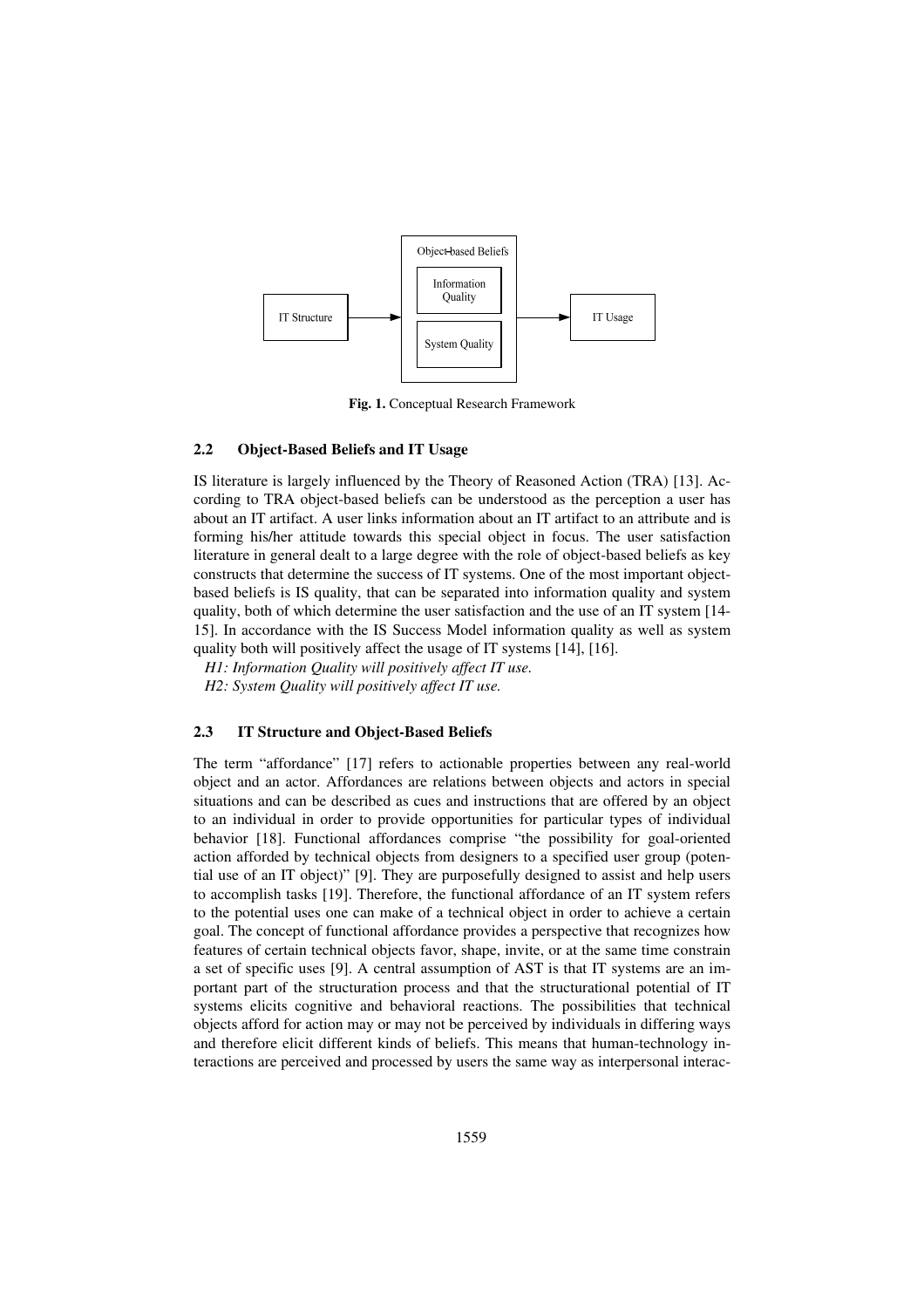tions and therefore lead to the formation of different beliefs based on users' direct experiences with IT systems. The interaction with IT systems will therefore positively influence the formation of object-based beliefs. Users who understand, grasp and ultimately know the functionalities provided by IT systems and know how the underlying functionalities can be used will therefore perceive a higher system quality and information quality [7].

*H3: Functional Affordance will have a positive effect on Information Quality. H4: Functional Affordance will have a positive effect on System Quality.* 

Similar to the concept of functional affordance, a symbolic expression is not a property of a technical object but a relational concept that connects technical objects and users. Symbolic expressions can be understood as "the communicative possibilities of technical objects for a specified user group" [9] that enable the interpretation of technical objects. For example, symbolic expressions include "messages" that help users interact with technical objects or functionalities, or messages pertaining to designers' or users' goals and values. Symbolic expressions are not to be confused with designer's intentions or user's perceptions. It is true that IT systems express "messages" and provide information that are intended by designers. However, they may also provide information that is not intended by designers and users may or may not perceive certain signs, symbols, or messages differently due to the fact that every user has a different background, expertise, or knowledge base. The conceptualization of symbolic expression is closely related to the conveyance of values [9], [20-21], even though the concept is not inherently limited to the domain of values. An expression can be understood as the manner or form in which a thing is expressed in words, or in the special case of a symbolic expression, in which a thing is expressed in any kind of symbol. The understanding of a symbol from the user perspective is as important as values that are conveyed by an IT system. While meaning or understanding of a symbol does also promote some kind of values, because the concept is inherently connected to values of a symbol, meaning is mostly considered as the user interpretation of an underlying real-world phenomenon (or abstract concept) that a symbol refers to [22]. Symbols serve as a means of communication and successful communication requires the know-how to produce the relevant signs/symbols with the intended meaning [23]. In general, IT systems can promote values such as control or reliability on an aggregate level; however, the understanding of perceptual cues needs to be considered in more detail as well. If a symbol is to convey meaning it must be identified by a user group and the symbol must communicate a similar meaning to all users within a group. For instance, concerning the example of Wikipedia, do the users understand what the meaning of the "edit button" is and how it has to be used? What this discussion amounts to is that we propose to subdivide the concept of symbolic expression into two distinct sub-dimensions: communication of values and communication of meaning. Communication of values deal with values that should be conveyed by an IT system to support certain functionalities or tasks. Communication of meaning comprises the understanding of functionalities that are provided by an IT system. Defining the concept this way has the advantage of supporting potential analyses of the relationships between functional affordances, symbolic expressions and object-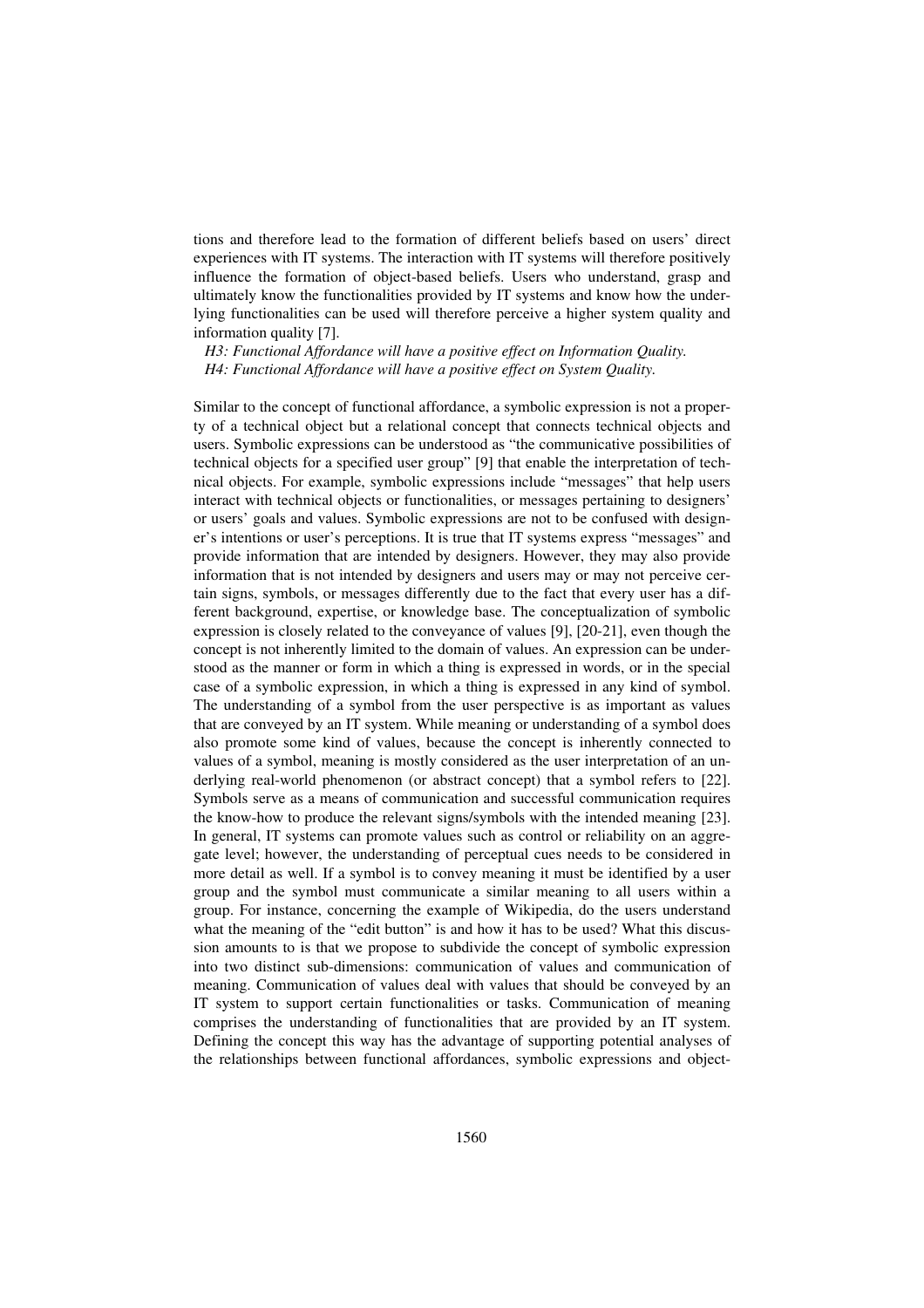based beliefs in more detail. Thus, the understanding of an IT system (its functionalities) and the values conveyed by an IT system are in focus of the investigation. This conception also allows directly answering the question whether users understand the functionalities of IT systems. If users understand the meaning of symbols that are conveyed by the IT system they will perceive and understand the functionalities afforded by the IT system. The less effort is required for users to understand the meaning of an underlying functional affordance, the easier it will be to know what this functionality will do and ultimately how this functionality can be used. Thus:

*H5: Communication of Meaning will positively affect Functional Affordance.* 

The same reasoning is applied to the relation between communication of values and functional affordance. If the values conveyed by an IT system support the general intent of the same IT system, users will be more prone to perceive and ultimately use the functionalities as intended.

*H6: Communication of Values will positively affect Functional Affordance.* 

As has already been outlined, the structure provided by an IT system partially influences the formation of object-based beliefs. Users will attribute a higher quality to the information provided by an IT system if information are easily understandable. Thus, we assume a positive relationship between communication of meaning and information quality. As for the link between communication of meaning and system quality, we expect that users will perceive a higher system quality, if they generally understand the IT system and its functionalities.

*H7: Communication of Meaning will positively affect Information Quality. H8: Communication of Meaning will positively affect System Quality.* 

E-commerce literature has already investigated the effects of web assurance seals on trust and information disclosure [24-25]. These examples show how values are communicated by certain seals that are presented on websites and how these values influence personal beliefs or behaviors. If there is a perceived congruence between the values of the IT system and the values and goals of users [26], users will have a positive image of the underlying IT system and attribute positive values to the IT system. Therefore, we expect the following:

*H9: Communication of Values will positively affect Information Quality. H10: Communication of Values will positively affect System Quality.* 

The research model and underlying hypotheses are summarized in Figure 2.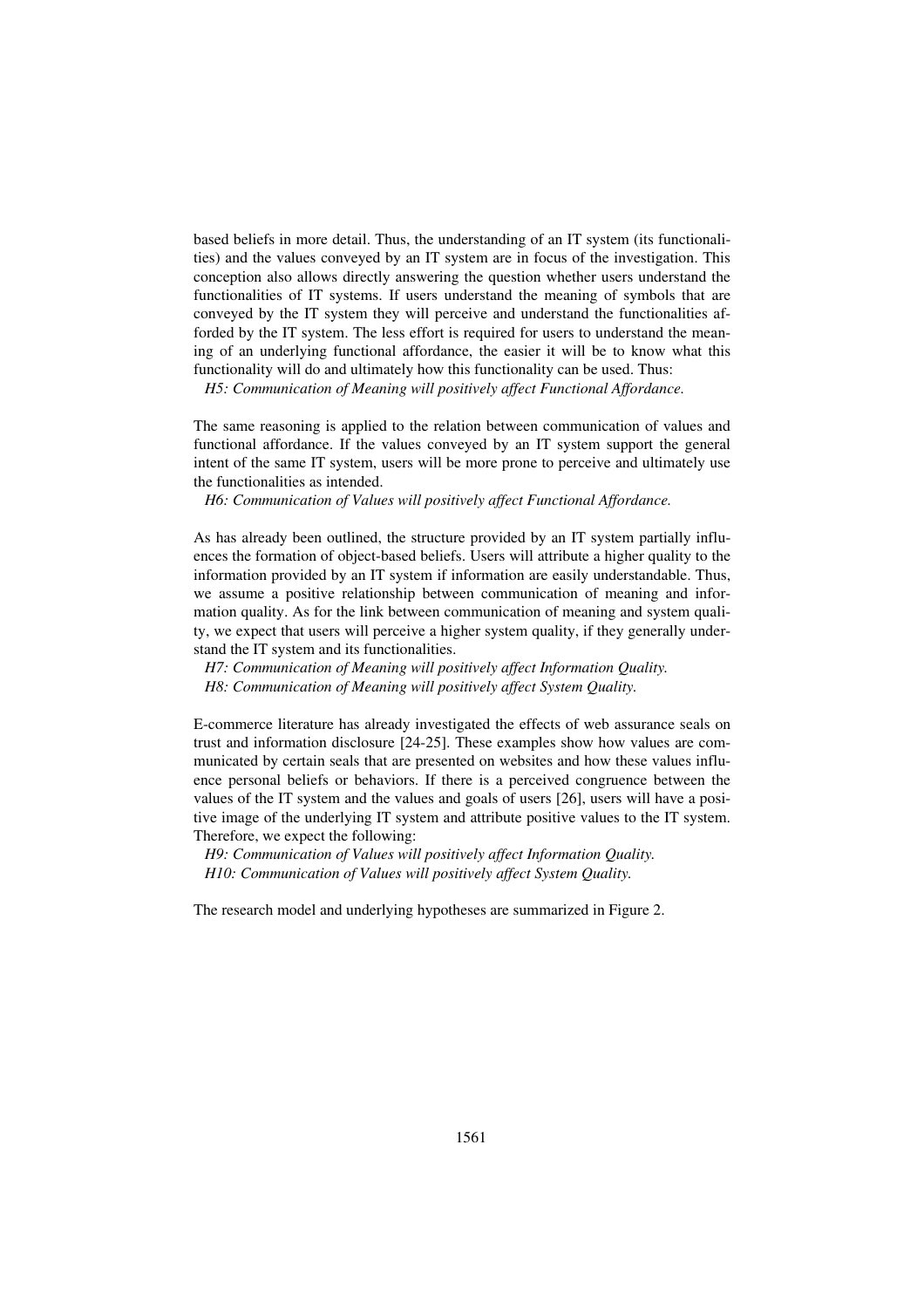

**Fig. 2.** Research Model

### **3 Methodology**

#### **3.1 Research Site and Data Collection**

Data for this study was collected by surveying users of a computerized student information system (SIS) in place at a Western university. The IT system provides students with information about lectures, seminars, and courses. Moreover, it offers the possibility to plan and manage the entire semester. The use of the IT system is mandatory. Above this, the SIS is ideally suited to test the research model, since its functionalities as well as its scope are limited and the purpose of the system is precisely determined. The students attended a basic Information Systems course during the winter term 2011. Out of approximately 380 students a total of 200 students participated in the online questionnaire. After removing all questionnaires that were incomplete or not reliable a total of 183 usable questionnaires were received. Respondents ranged from 18 to 42 years of age, with a mean age of  $21.8$  (sd = 2.8). On average, students (106) male and 77 female students) were in their second semester (mean  $2.2$ , sd = 0.88).

#### **3.2 Measurement Model**

We had to develop new items for the structurational concepts. To ensure content validity, we followed the two-staged approach proposed by Burton-Jones and Straub [27]. First, four students were interviewed in order to find out about the most common functionalities and in order to understand the IT system from the point of view of a student. This procedure helped to make sure that all important functionalities and values were considered in the survey.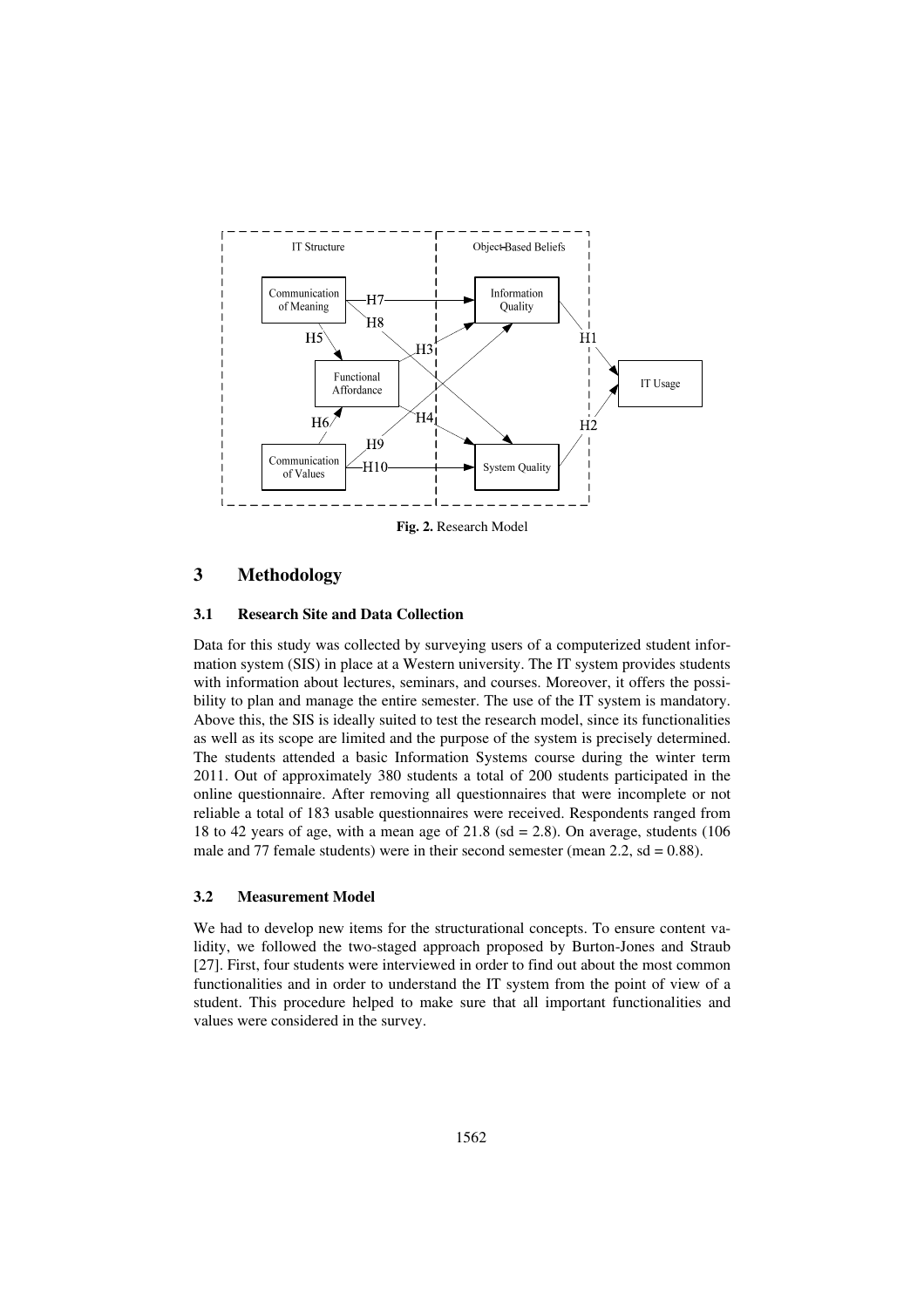| <b>Table 1.</b> Measurement Model $(***p < 0.001, **p < 0.01, *p < 0.05)$ |  |
|---------------------------------------------------------------------------|--|

| Construct                               | <b>Items</b>     | <b>Description</b>                                                                          | <b>Loadings</b> |
|-----------------------------------------|------------------|---------------------------------------------------------------------------------------------|-----------------|
| Communication<br>of Meaning             | COM1             | I know how to download the offered course materi-<br>als.                                   | $0.73***$       |
|                                         | COM2             | I know how to use the forums.                                                               | $0.77***$       |
|                                         | COM <sub>3</sub> | I know how to apply for a course.                                                           | $0.7***$        |
|                                         | COM <sub>4</sub> | Generally, I understand the basic functionality of<br>the system.                           | $0.86***$       |
|                                         | COM <sub>5</sub> | In general, I understand how the system works.                                              | $0.88***$       |
|                                         | COM6             | I know how to use the system and its functionali-<br>ties.                                  | $0.84***$       |
| <b>Functional Af-</b><br>fordance       | FA1              | The system offers the possibility to learn about the<br>offered courses.                    | $0.57***$       |
|                                         | FA2              | The system offers the possibility to download<br>course materials.                          | $0.61***$       |
|                                         | FA3              | The system offers the possibility to exchange opin-<br>ions with other students.            | $0.77***$       |
|                                         | FA4              | The system provides information about seminars<br>and lectures.                             | $0.61***$       |
|                                         | FA5              | The system offers the possibility to use a forum.                                           | $0.76***$       |
| Communication                           | COV <sub>1</sub> | Reliability                                                                                 | $0.7***$        |
| of Values                               | COV <sub>2</sub> | Effectiveness                                                                               | $0.87***$       |
|                                         | COV3             | Efficiency                                                                                  | $0.92***$       |
|                                         | COV <sub>4</sub> | Productivity                                                                                | $0.86***$       |
|                                         | COV <sub>5</sub> | Control                                                                                     | $0.75***$       |
| Information<br>Quality                  | IQ1              | In general, the system provides me with high-<br>quality information.                       | $0.8***$        |
| $[5]$ , $[28]$                          | IQ <sub>2</sub>  | I am satisfied with the quality of the information.                                         | $0.84***$       |
|                                         | IQ3              | Overall, I would give the information from the<br>system a high rating in terms of quality. | $0.82***$       |
| <b>System Quality</b><br>$[5]$ , $[28]$ | SQ1              | Overall, I would give the quality of the system a<br>high rating.                           | $0.88***$       |
|                                         | SQ <sub>2</sub>  | Overall, the system is of high quality.                                                     | $0.92***$       |
|                                         | SQ <sub>3</sub>  | In terms of system quality, I would rate the system<br>highly.                              | $0.93***$       |
| IT Use                                  | USE1             | I use the system on a regular basis.                                                        | $0.84***$       |
|                                         | USE <sub>2</sub> | I use the system to access my course materials.                                             | $0.81***$       |
|                                         | USE3             | I use the system regularly.                                                                 | $0.87***$       |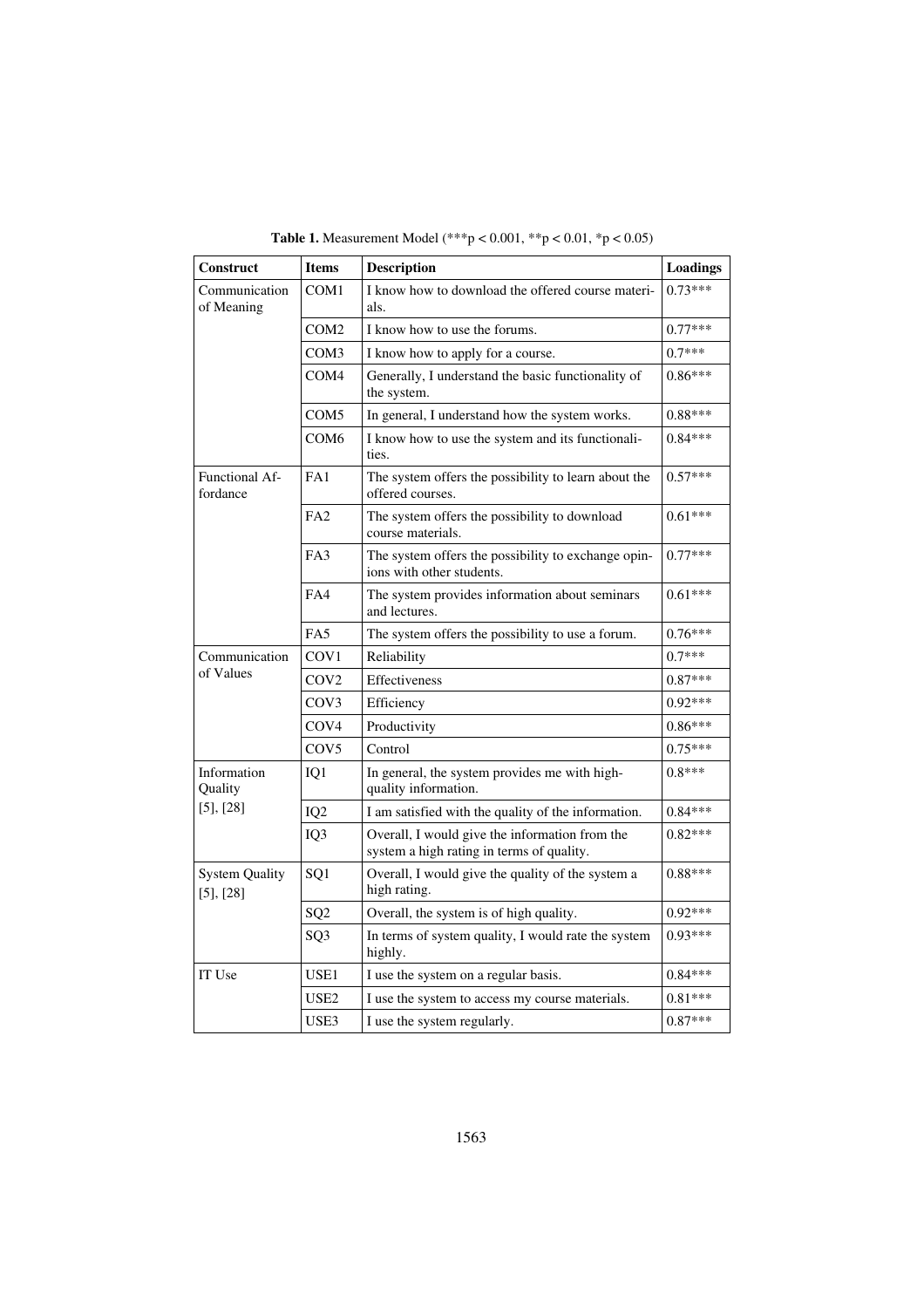Based on a previous study, the theoretical deliberations, and the interviews, measures were created that tie together the constructs in the research model and that seemed suitable to reflect the underlying causal relationships. All constructs, except functional affordance, were operationalized with reflective indicators [29]. All variables were measured using multiple items on 7-point Likert-type scales, ranging from "strongly agree" to "strongly disagree" (Table 1). Communication of meaning (COM) was measured using six reflective items. Students were asked if they knew and understood how different functionalities provided by the SIS work. Communication of values (COV) was operationalized using five reflective items. The set of relevant values was determined with the help of the interviews. Since the SIS serves as a tool to support students during their studies, the focus was on values that are associated with productivity. Students were asked to rate to what degree the SIS conveyed the proposed values. IT use (USE), information quality (IQ) and system quality (SQ) were also modeled as a reflective construct using 3 items per construct [5], [28]. The construct of functional affordance (FA) was operationalized as a formative construct [30]. The decision to model a formative construct was based on different criteria [29-30]. We were especially interested to find out what kind of different functionalities were offered by the SIS and to what extent these functions were important for the users. While one could easily define general items that ask to what extent the IT system as a whole is used, we wanted to focus on the most important features that build and therefore define the construct functional affordance. Therefore, changes in the variables influence the meaning of the formative construct. In other words, if different functionalities were added to the system the functional affordance of the SIS (thus what the IT system offers to do) would change significantly. In addition, the formative measures may not be interchangeable since every measure accounts for a unique dimension of the formative construct. We added control variables as IT use may vary across users with different demographic characteristics such as age, gender, degree and semester.

#### **4 Data Analysis and Results**

#### **4.1 Factorial Analysis of Symbolic Expression**

Before the research model was tested we conducted an exploratory factor analysis to check the two-dimensionality of symbolic expression. A principal components analysis was conducted on the 6 items for COM and the 5 items for COV with orthogonal rotation (varimax). The results of the analysis verified the sampling adequacy for the analysis (Kaiser-Meyer-Olkin measure (KMO) =  $0.87$ ). All KMO values for the individual items were higher than 0.79, which is above the acceptable limit of 0.5. Bartlett's test of sphericity was significant ( $\chi^2$  (91) = 1711.9, p < 0.001). The analysis resulted in two components with eigenvalues over Kaiser's criterion of 1 that explained altogether 70.62% of the variance. Given the large sample size, the analysis of the scree plot and the Kaiser's criterion two components were retained in the analysis. The analysis of the rotated component matrix showed that all items that were assumed to be correlated loaded higher on one single component than on any other component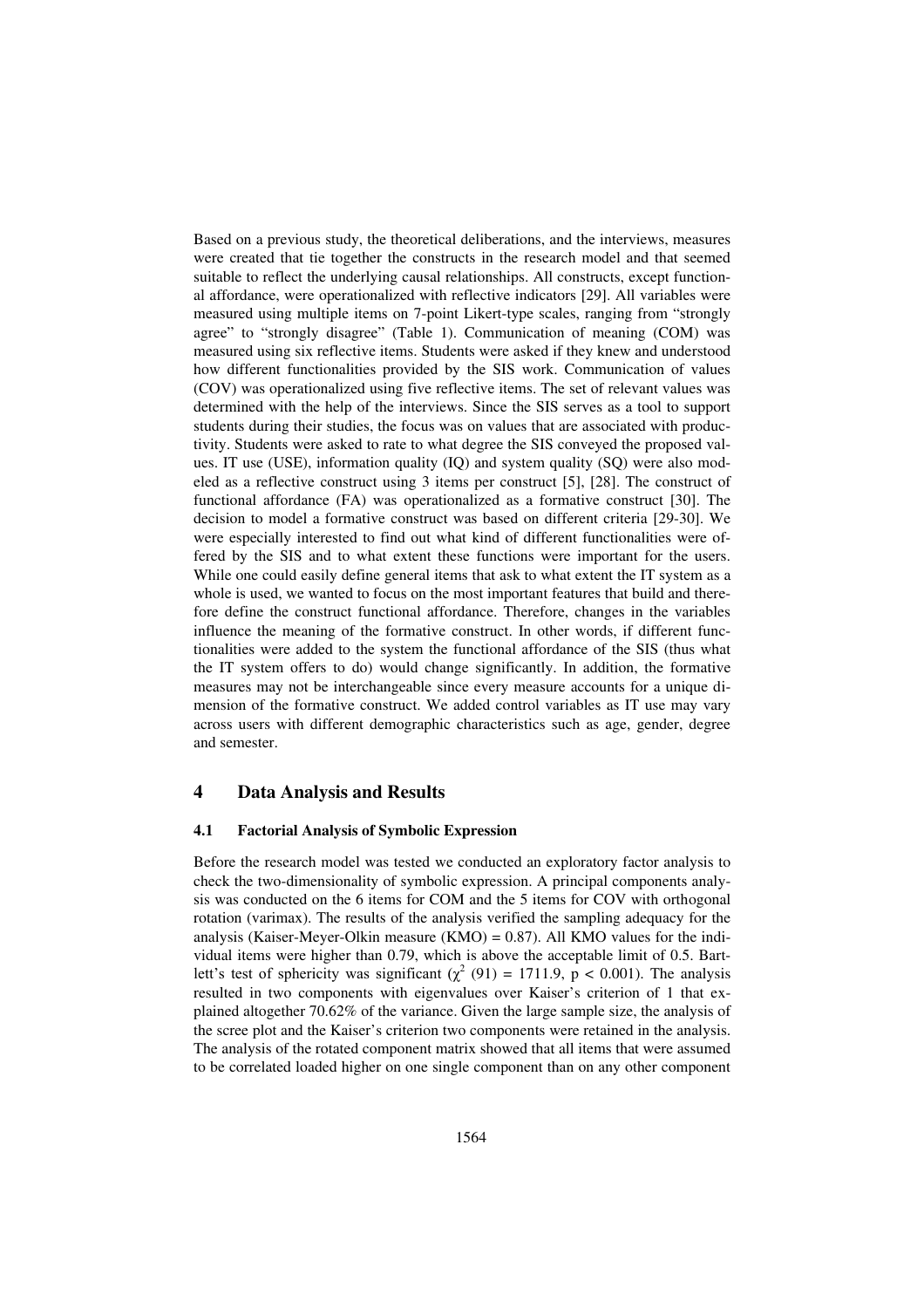with factor loadings above 0.66. The items that cluster on the same components suggest that component 1 represents COM (Cronbach's  $\alpha$  = 0.88) and component 2 represents COV (Cronbach's  $\alpha$  = 0.88).

#### **4.2 Scale Validation**

The measures and the research model were tested by using SmartPLS 2.0 [31-32]. Internal consistency and convergent validity were examined by assessing item loadings, composite reliability, and average variance extracted (AVE). All factor loadings are significant (Table 1) and lie above the recommended threshold of 0.7 [31]. Composite reliabilities (CR) are above 0.8 and each AVE is above 0.50 (Table 2), indicating that the measurements are reliable and the latent construct can account for at least 50 percent of the variance in the items [33]. Discriminant validity was also achieved since the correlations between each pair of latent variables are less than the square root of AVE [34]. The traditional evaluation criteria such as factor loadings and AVE are not applicable for the evaluation of formative measurement models. Because these measures assume high internal consistency (high intercorrelating indicators) they are inappropriate for formative indicators, where no theoretical assumption is made about inter-item correlation [30], [35].

| <b>Construct</b>                                                                                    | <b>Composite</b><br><b>Reliabilities</b> | <b>AVE</b> | <b>COM</b> | <b>COV</b> | FA    | IQ    | SQ    | <b>USE</b> |
|-----------------------------------------------------------------------------------------------------|------------------------------------------|------------|------------|------------|-------|-------|-------|------------|
| <b>COM</b>                                                                                          | 0.913                                    | 0.64       | 0.8        |            |       |       |       |            |
| COV                                                                                                 | 0.913                                    | 0.68       | 0.476      | 0,82       |       |       |       |            |
| FA                                                                                                  | n/a                                      | n/a        | 0.5221     | 0.408      | n/a   |       |       |            |
| IQ                                                                                                  | 0.863                                    | 0.68       | 0.4738     | 0.483      | 0.446 | 0.82  |       |            |
| SQ                                                                                                  | 0.936                                    | 0.83       | 0.551      | 0.559      | 0.416 | 0.673 | 0.91  |            |
| <b>USE</b>                                                                                          | 0.88                                     | 0.71       | 0.466      | 0.371      | 0.54  | 0.42  | 0.268 | 0.84       |
| Diagonal elements represent the square root of the AVE. Off diagonal elements are the correlations. |                                          |            |            |            |       |       |       |            |

**Table 2.** Reliabilities and Correlation Matrix

For functional affordance, construct validity was assessed by using principal components analysis to examine the item weights for the measurement model [30]. The results show that three weights are significant while two weights (FA2 and FA4) are insignificant (Table 3). However, small absolute and insignificant weights should not inevitably be misinterpreted as a poor measurement model [31]. Instead one should further examine each indicator's weight (relative importance) and loading (absolute importance) [36]. For FA2 and FA4 the loadings are positive and significant, thus these items can be considered to be an important aspect of FA (Table 1).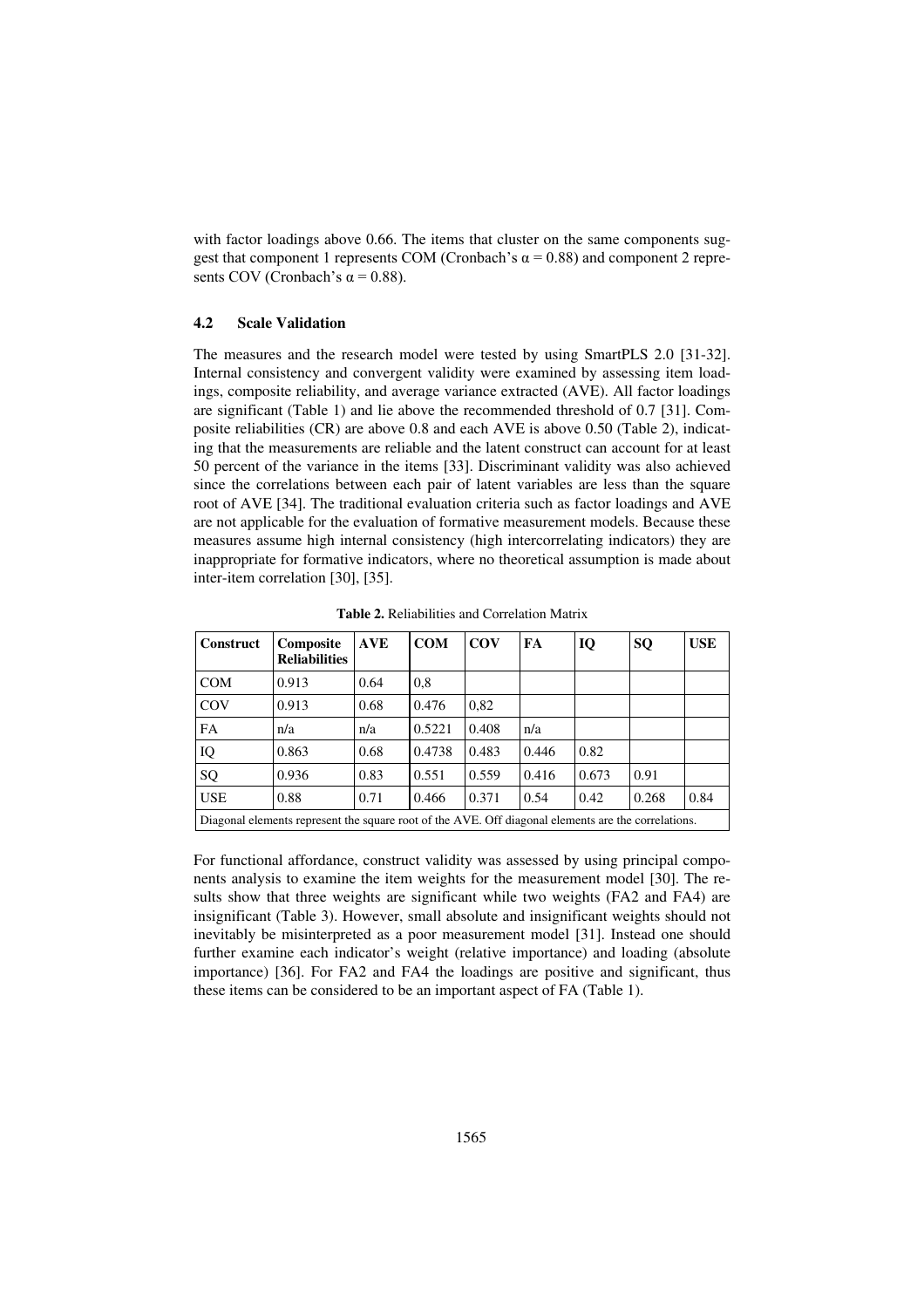| <b>Construct</b>         | <b>Items</b>    | <b>Outer Weights</b> | VIF   |
|--------------------------|-----------------|----------------------|-------|
| Functional<br>Affordance | FA1             | $0.32**$             | 1.224 |
|                          | FA <sub>2</sub> | 0.258                | 1.325 |
|                          | FA3             | $0.449**$            | 1.354 |
|                          | FA4             | 0.069                | 1.712 |
|                          | FA5             | $0.363**$            | 1.811 |

**Table 3.** Factor Weights and Variance Inflation Factor (\*\*\*p < 0.001, \*\*p < 0.01, \*p < 0.05)

The insignificant weight of FA2 and FA4 should therefore be interpreted as their relative contribution to FA after controlling for the other functions. In sum, these results are consistent with the expectation that these five different functions might not be equally important to the functional affordance construct. To ensure that multicollinearity does not pose a problem, the variance inflation factor (VIF) statistic was computed. Table 3 shows that VIF values for all items are below the threshold of 3.3 [37].

#### **4.3 Common Method Bias**

As with all self-reported data, there is a potential for common method bias (CMB) resulting from multiple sources such as consistency motif [38]. To check for CMB a common method factor was included in the PLS model whose indicators included all the principal constructs' indicators. Each indicator's variances that was substantively explained by the principal construct and by the method was calculated (see [39]). The CMB analysis only included the reflective constructs, because to the best of our knowledge there still is no agreed upon method for testing CMB for formative constructs. The results demonstrate that the average substantively explained variance of the indicators is 0.7, while the average method-based variance is 0.007. The ratio of substantive variance to method variance is about 100:1. In addition, none of the method factor loadings are significant. Given the small magnitude and insignificance of method variance, it is unlikely that CMB poses a serious concern for this study. Since all items were randomly shuffled within the survey it can be assumed that CMB does also not pose a problem for the formative FA items.

#### **4.4 Structural Model**

Figure 3 provides the R2 and path coefficients along with their respective significance levels from PLS analysis. The link between IQ and IT use is significant thus offering evidence for H1. The path between SQ and IT use is not significant. Thus, there is no support for H2. As for H3 and H4, Figure 3 shows a significant link from FA to IQ but a non-significant link to SQ. We found support for H3, but H4 had to be refused. We could find a significant correlation between COM and FA and between COV and FA which supports H5 and H6. The effect of COM on IQ as well as on SQ is positive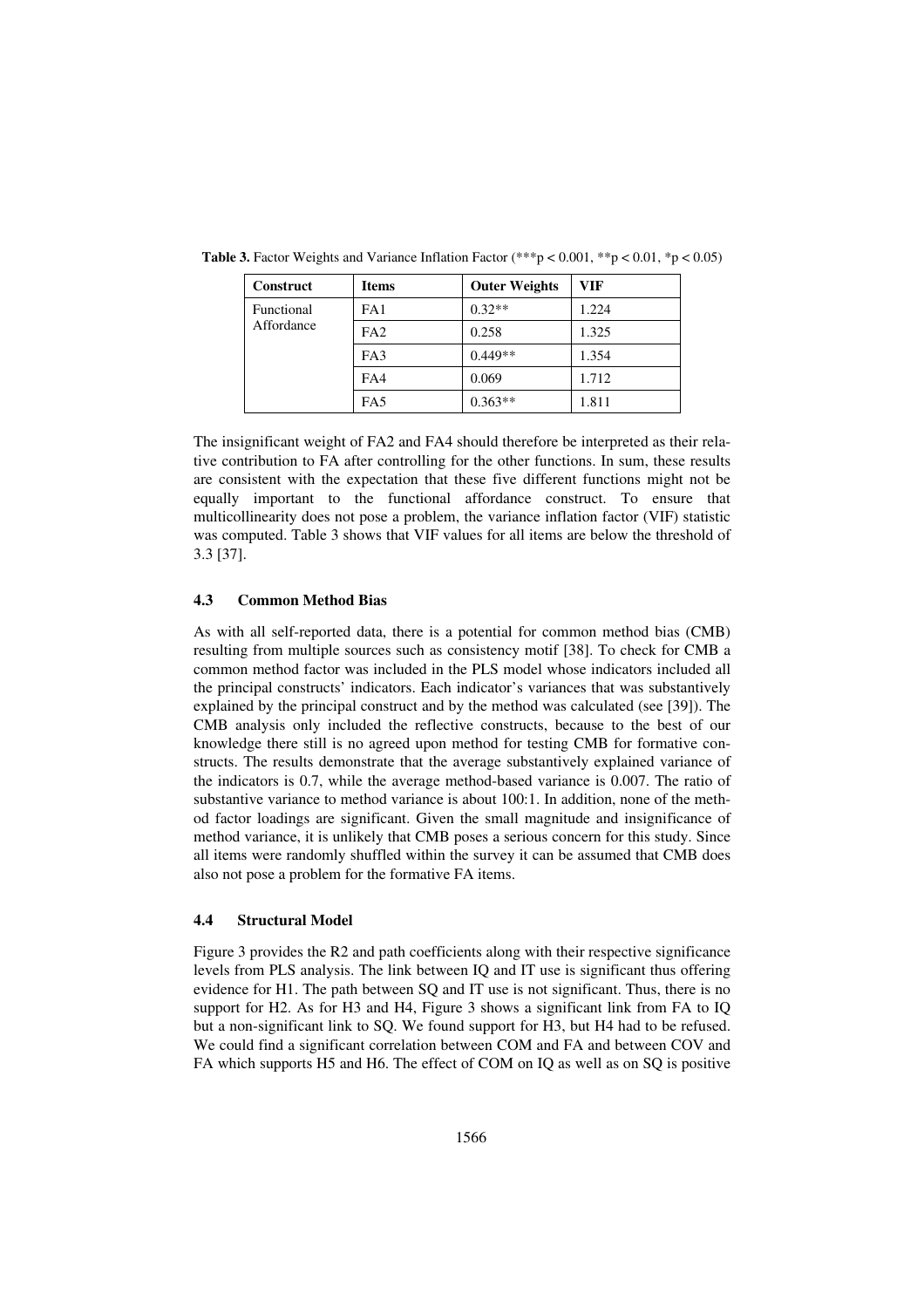thus supporting H7 and H8. H9 and H10 propose that COV impacts IQ and SQ. Figure 3 shows significant paths from COV to IQ and SQ. We thus found support for H9 and H10. With regard to the four control variables included in the model, none of them were significantly related to IT use. Thus, we conclude that the variance in IT use does not depend on the control variables. The results indicate that the model explained 20% of the variance in IT use. COM, COV and FA account for 34% of the variance in IQ. COM and COV explained 42% of SQ. 30% of the variance of FA is explained by COM and COV. The model's capability to predict was tested by computing the cross-validated redundancy measures for each construct (Stone-Geisser's Q2). The blindfolding procedure is only applied to endogenous latent variables that have a reflective measurement model operationalization. All measures were larger than zero indicating that the latent construct exhibit predictive relevance [31].



**Fig. 3.** Summary of Model Results ( $\mathbb{R}^2$  are reported in parentheses, Path Significance: \*\*\*p < 0.001, \*\*p < 0.01, \*p < 0.05)

#### **5 Discussion and Conclusion**

In order to understand IT-related factors that contribute to the formation of objectbased beliefs, this study explored the effects of structurational concepts (as proposed by AST) on information and system quality. The findings of this study offer statistical support for the relation between structurational concepts and object-based beliefs. First, we divided the construct of symbolic expression into communication of values and communication of meaning and provided empirical evidence for the twodimensional structure of symbolic expression. Symbolic expression consists of different types of values and meanings that are conveyed by an IT system. The factorial analysis of communication of values and communication of meaning indicates that both sub-constructs are distinct dimensions of symbolic expression. Communication of values have a positive impact on functional affordance which shows that values conveyed by an IT system positively affect how functionalities are perceived. In the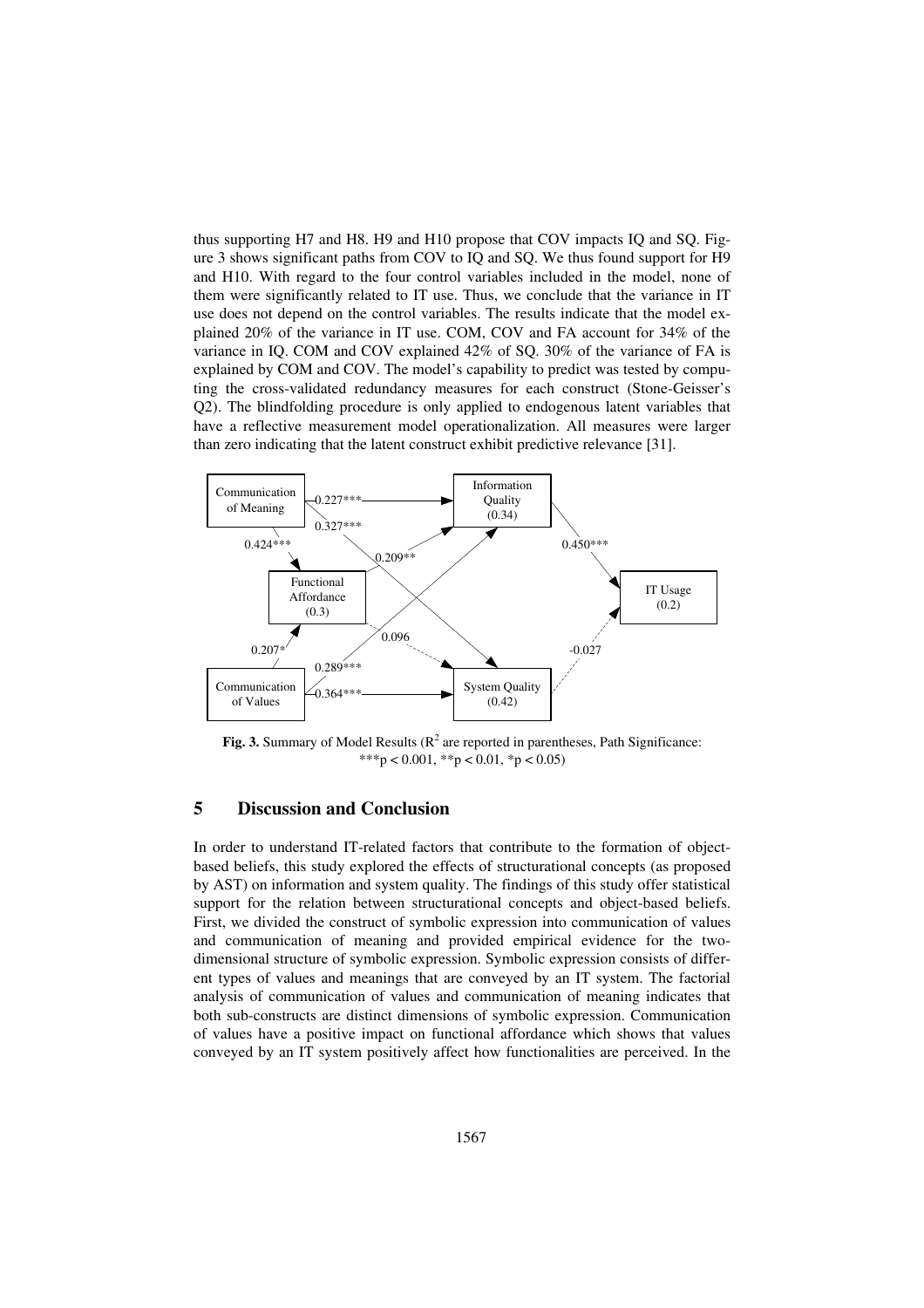case of the present study, the SIS supports values such as efficiency, productivity and control which ultimately impact the awareness of the functionalities offered by the SIS. Communication of meaning positively affects functional affordance and provides some evidence that the understanding of the underlying functionalities contributes to the awareness of the functionalities afforded by the SIS. Users perceive a high system quality if they basically understand the meaning of the functionalities that and if the values conveyed by the system support its general intent. The same reasoning applies to the link between communication of values/communication of meaning and information quality. The better users understand the underlying functionalities and the better the IT system communicates values that support its general intent, the higher is the information quality of the IT system regarded by the users. Interestingly, our study provides some evidence that functional affordance directly influences the perceived information quality but not the overall system quality of the SIS. It seems that functionalities provided by the SIS are primarily important when it comes to the assessment of information that an IT system offers. In our case students used the possibility to exchange opinions with other students and used the forum to discuss relevant problems and questions. This interaction leads to new information that are perceived to be of high quality. Overall system quality depends only on a clear understanding of the system and positive values that are provided by the system. There is no significant relationship between system quality and IT use, as concluded in previous research [15]. From a theoretical perspective, this link was expected to be a strong one, that is, a high perceived service quality should lead to a higher level of IT use. In order to further investigate this surprising result we tested if the effect of system quality on IT use is mediated by information quality. To test the mediation, information quality was removed from the model and an additional confirmatory analysis was computed. The link between system quality and IT use became significant ( $\beta = 0.276$ ,  $p < 0.01$ ) which indicates that the effect of system quality on IT use is fully mediated by information quality. The reason for the inconsistency of the direct link between system quality and IT use could be the target IT system in this study. Because the system is mandatory and students do not have any alternative but to use the SIS the overall quality might not be important as long as the IT system provides adequate information. The proposed research model explained 34% of the variance in information quality and 42% of the variance in system quality which can be regarded as a moderate or weak R2 [31]. However, it depends on the specific research discipline and topic if values are considered to be high or low. Given the fact that object-based beliefs are only partially affected by IT-related structurational concepts, the R2 values appear to be quite acceptable. Other sources for structure that were not part of this study, such as social norms, organizational resources, tasks or user characteristics, also play an important part in the process of belief formation and could explain additional variance in system quality and information quality [7-8].

The research model offers several advantages to researchers and practitioners interested in the social dynamics of human-IT interaction. The conceptualization based on AST encourages researchers as well as practitioners to investigate the relation between human agents and the IT system in more detail since the functional affordance construct has to be adapted to every new IT system and the user groups in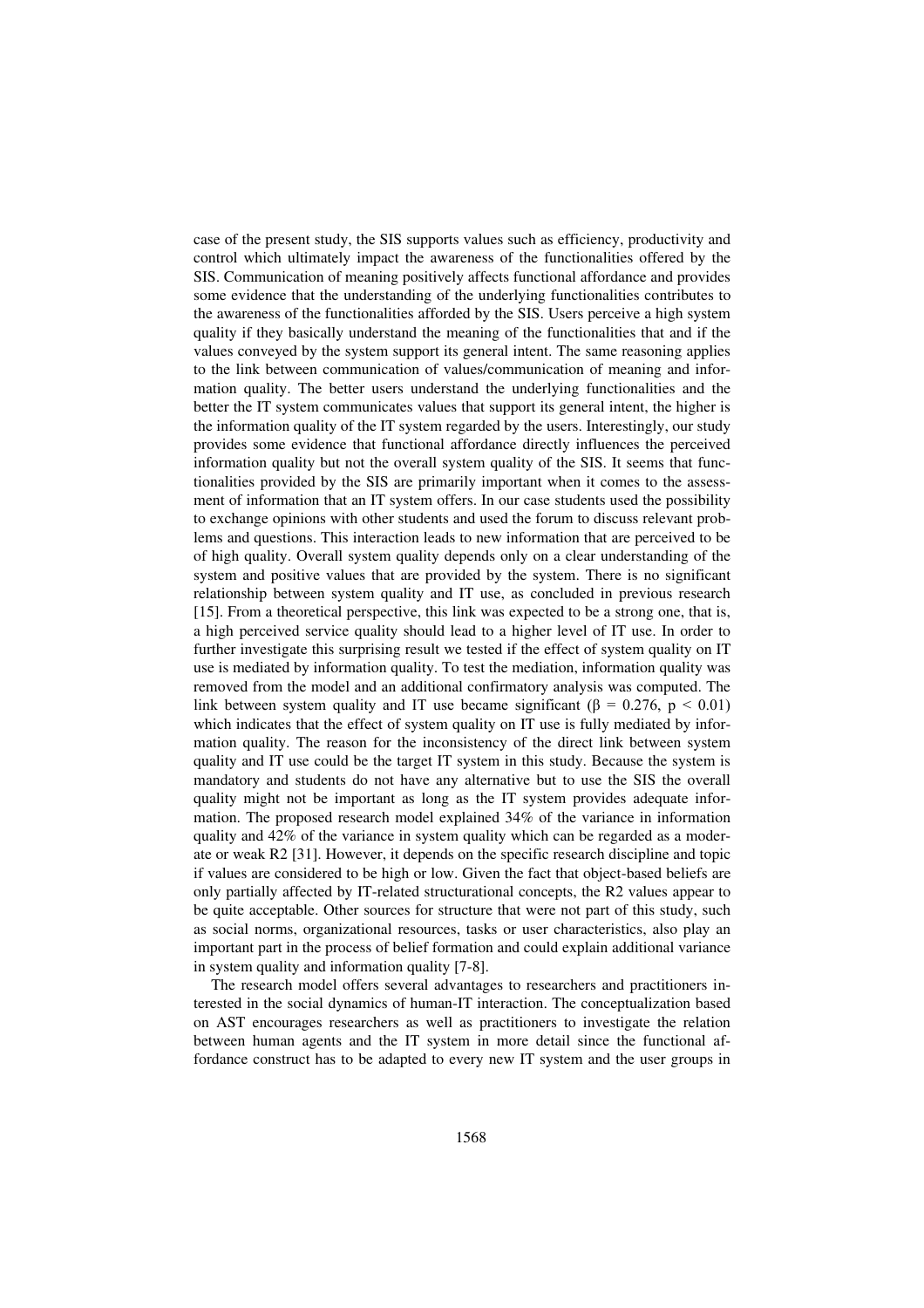focus. Researchers have to realize which kinds of functionalities are provided to a certain user group to support a specific task in order to develop items that grasp the functional affordance of an IT system. The same applies to communication of values and meaning. Researchers have to be aware of what kind of values an IT system is supposed to provide; e.g. an ERP system should convey different values than collaborative tools. Thus, this study comes together nicely with Jones and Karsten's [10] call for more attention on the interaction between technology and human action although this quantitative research approach only provides a static snapshot of the human-IT interaction. Practitioners can benefit as well from our research. We demonstrated that not all functionalities of the SIS are equally important. The model therefore helps practitioners to evaluate what functionalities are essential and contribute the most to object-based beliefs. In addition, our research model underlined the importance of values and meaning that are communicated by an IT system. Thus, the design and operation of an IT system should directly target and support its general goals; e.g. an online shop should provide values such as control, convenience or trust in order to attract and retain customers [21], [24]. An obvious limitation of this study pertains to the sample and the IT system that was investigated. Focusing only on the students as the target users of the SIS allowed to control for extraneous factors such as different use intentions and objectives, different user types and so forth. Future research should examine the model across different populations and different IT systems, especially where IT use is completely voluntary. The proposed model explains some variance in information and system quality and therefore seems to be applicable to situations where users are more or less forced to use a certain system. In a mandatory setting, the provision of "right" structures (functionalities, values and meaning) to support a task might even be more important than in a voluntary setting since users do not have a choice to switch to another IT system. Despite the aforementioned limitations, our research adds to the existing knowledge on technology adoption. The structurational potential of IT systems cannot fully determine the formation of object-based beliefs since IT systems are embedded in an organizational environment that provides different structures such as norms and values. However, Giddens acknowledges the value of decomposing structuration by taking institutions as a backdrop and by focusing on the structural potential of technical objects that shape and generate social structures [40]. This bracketing artificially segments structuration, but it is still admissible and justified for methodological purposes [12].

#### **Acknowledgments**

This research is supported by grants from the German Research Foundation (HO 2196/4-1).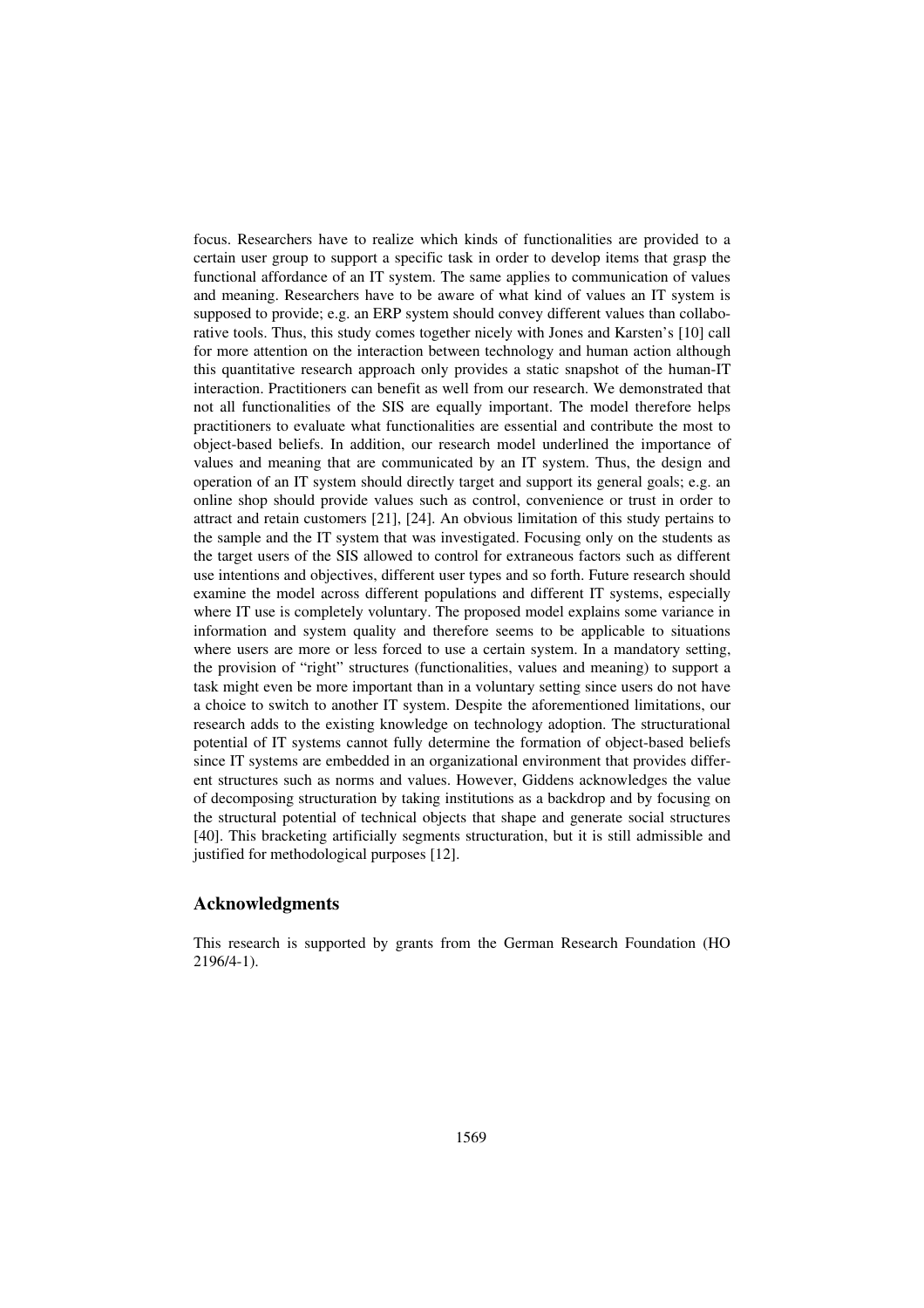#### **References**

- 1. DeLone, W.H., McLean, E.R.: Information Systems Success: The Quest for the Dependent Variable. Information Systems Research 3 (1), 60-95 (1992)
- 2. Venkatesh, V., et al.: User Acceptance of Information Technology: Toward a Unified View. MIS Quarterly 27 (3), 425-478 (2003)
- 3. Sabherwal, R., Jeyaraj, A., Chowa, C.: Information System Success: Individual and Organizational Determinants. Management Science 52 (12), 1849-1864 (2006)
- 4. Wu, J., Lederer, A.: A Meta-Analysis of the Role of Environment-Based Voluntariness in IT Acceptance. MIS Quarterly 33(2), 419-432 (2009)
- 5. Wixom, B.H., Todd, P.A.: A Theoretical Integration of User Satisfaction and Technology Acceptance. Information Systems Research 16 (1), 85-102 (2005)
- 6. Benbasat, I., Barki, H.: Quo vadis TAM? Journal of the Association for Information Systems 8 (4), 211-218 (2007)
- 7. Al-Natour, S., Benbasat, I.: The Adoption and Use of IT Artifacts: A New Interaction-Centric Model for the Study of User-Artifact Relationships. Journal of the Association for Information Systems 10 (9), 661-685 (2009)
- 8. DeSanctis, G., Poole, M.S.: Capturing the Complexity in Advanced Technology Use: Adaptive Structuration Theory. Organization Science 5 (2), 121-147 (1994)
- 9. Markus, M.L., Silver, M.S.: A Foundation for the Study of IT Effects: A New Look at DeSanctis and Poole's Concepts of Structural Features and Spirit. Journal of the Association for Information Systems 9 (10/11), p. 609-632 (2008)
- 10. Jones, M.R., Karsten, H.: Giddens's Structuration Theory and Information Systems Research. MIS Quarterly 32 (1), 127-157 (2008)
- 11. Griffin, E.: A First Look at Communication Theory. McGraw-Hill (2003)
- 12. Poole, M.S., DeSanctis, G.: Structuration Theory in Information Systems Research: Methods. In: Whitman, M.E., Woszczynski, A.B. (eds) The Handbook of Information Systems Research. IGI Global: Hershey, PA, USA (2003)
- 13. Fishbein, M., Ajzen, I.: Belief, Attitude, Intention, and Behavior: An Introduction to Theory and Research. Addison-Wesley (1975)
- 14. DeLone, W.H., McLean, E.R.: The Delone and McLean Model of Information Systems Success: A Ten-Year Update. Journal of Management Information Systems 19 (4), 9-30 (2003)
- 15. Petter, S., McLean, E.R.: A meta-analytical assessment of the DeLone and McLean IS success model: An examination of IS success at the individual level. Information and Management 46 (3), 159-166 (2009)
- 16. DeLone, W.H., McLean, E.R.: Information Systems Success Revisited. In Proceedings of the 35<sup>th</sup> Hawaii International Conference on System Sciences (2002)
- 17. Gibson, J.J.: The theory of affordances. In: Shaw, R.E. (ed.): Perceiving, Acting, and Knowing, J.B. Lawrence Erlbaum Associates, Hillsdale, NJ (1977)
- 18. Chemero, A.: An Outline of a Theory of Affordances. Ecological Psychology 15 (2), 181- 195 (2003)
- 19. Hartson, H.R.: Cognitive, physical, sensory, and functional affordances in interaction design. Behaviour & Information Technology 22 (5), 315-338 (2003)
- 20. De Souza, C.S., Preece, J.: A Framework for Analyzing and Understanding Online Communities. Interacting with Computers: The Interdisciplinary Journal of Human-Computer Interaction 16 (3), 579-610 (2004)